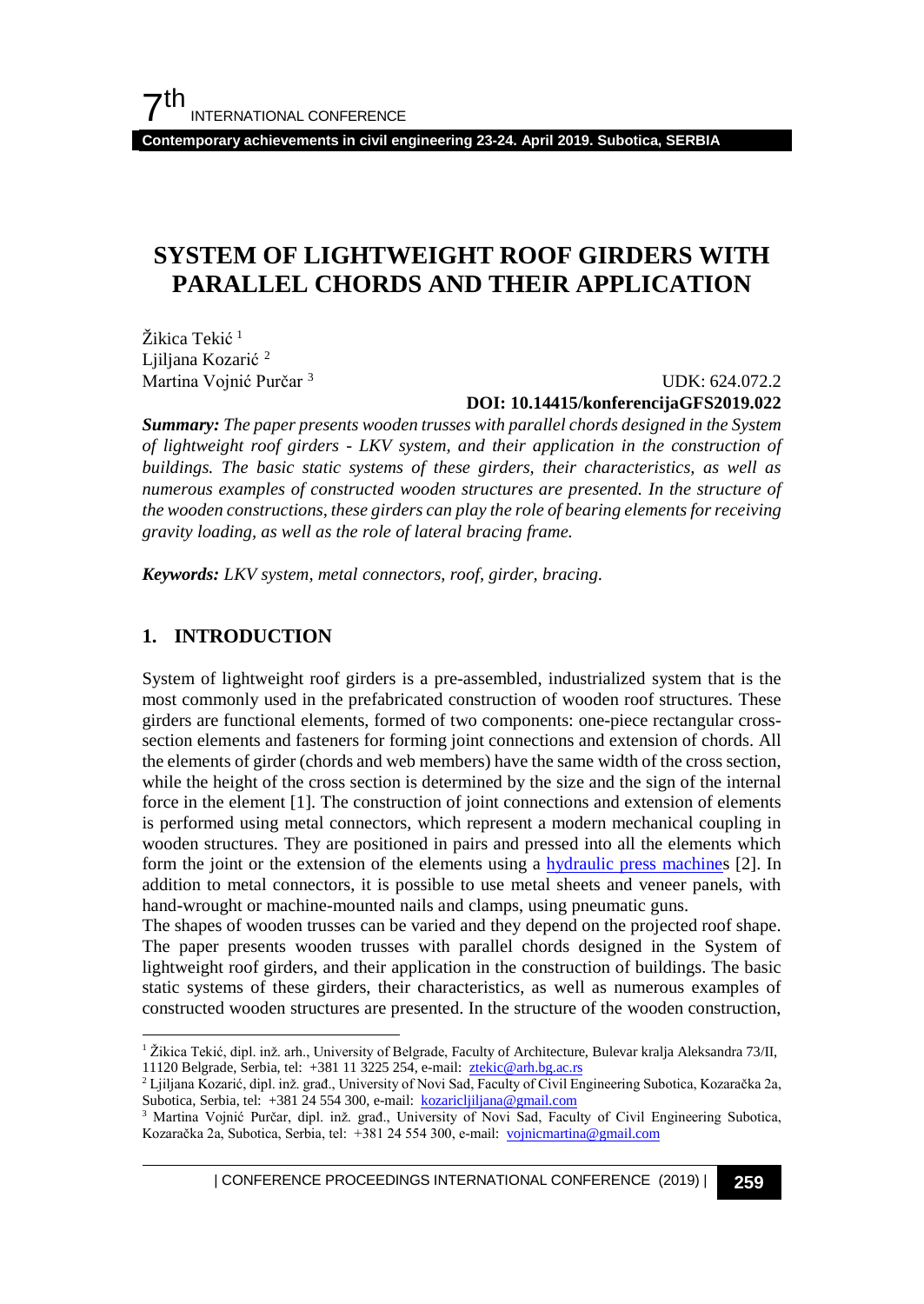7. МЕЂУНАРОДНА КОНФЕРЕНЦИЈА

**Савремена достигнућа у грађевинарству 23-24. април 2019. Суботица, СРБИЈА**

these girders can play the role of bearing elements for receiving gravity loading, as well as the role of lateral bracing frame.

#### **2. CHARACTERISTICS AND APPLICATION OF THE GIRDERS**

System of lightweight roof girders with parallel chords are applied in several basic variants:

- lateral bracing frames (Figure 1, 2 i 3),
- girders that are parallel to the roof ridge line (Figure 4),
- girders where the supports are at the same or at different heights (Figure 5)

Lateral wind bracing represents transverse roof bracing (Figure 1). They are positioned in plane of the upper chords with the task of accepting the wind load that is perpendicular at the plane of the basic lightweight roof girders. Lateral bracing frame has the task of providing lateral supporting points for the chords of the basic lightweight roof girders that are loaded axially with force of pressure, and in that case the lateral wind bracing has the role of lateral bracing frame. In fields without roof bracing, the side supports of the upper chord are achieved by placing wooden battens that transmit the load to adjacent bracings (Figure 2 - left). Web members in which the permissible slenderness is exceeded for the reference width of the cross-section, must have lateral supporting points at half its length. This is done by setting up the lateral bracing in the plane of two web members, between the two basic lightweight roof girders (Figure 2 - right). A wooden batten, with the minimum dimensions of the cross-section 5/5 cm, is placed between them, and it connects the adjacent bracings and web members at half their length. The position of the lateral bracings for the single and double-deck roof has been shown in Figure 3 [3].



*Figure 1. Lateral wind bracing*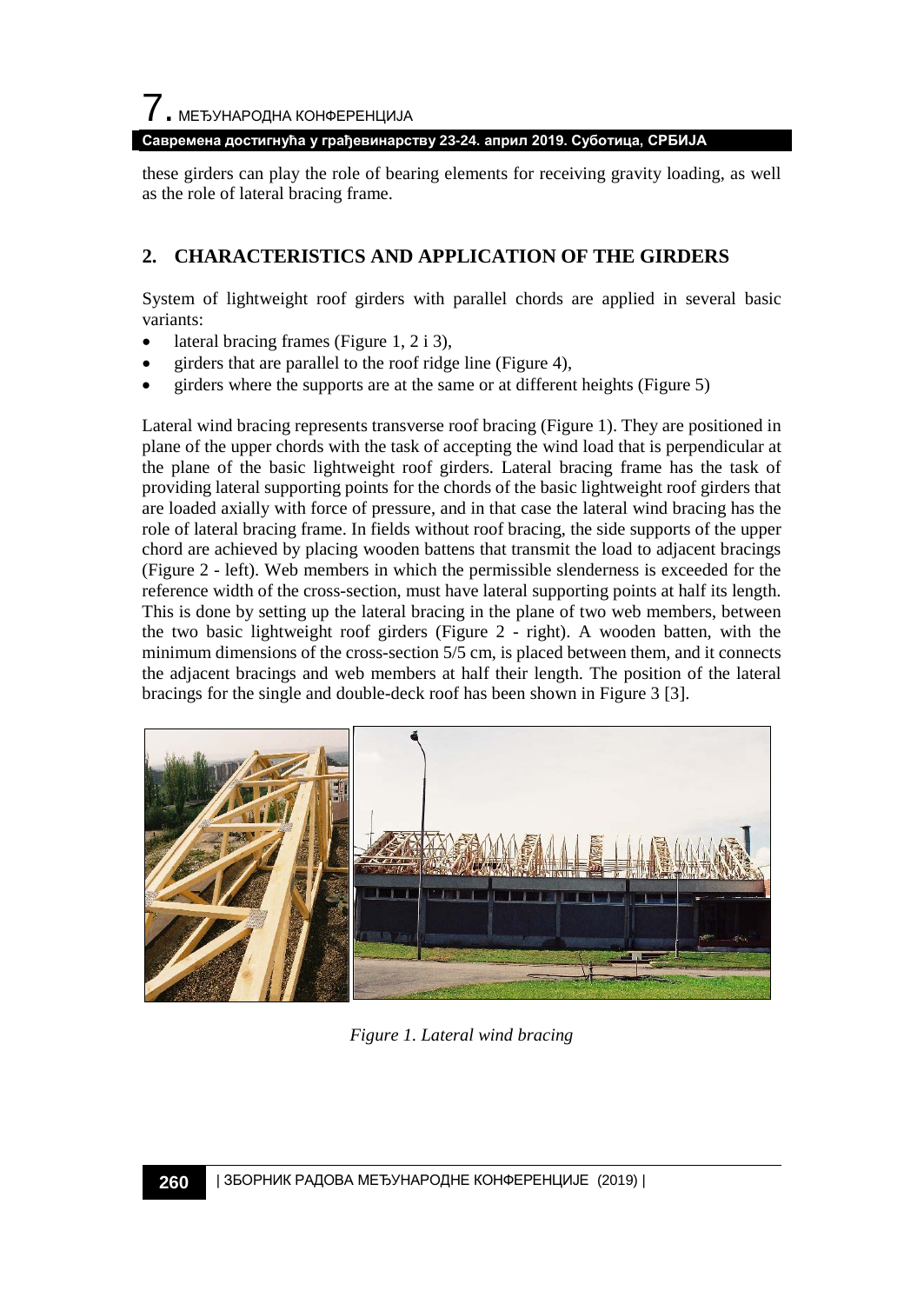## $7<sup>th</sup>$ INTERNATIONAL CONFERENCE

**Contemporary achievements in civil engineering 23-24. April 2019. Subotica, SERBIA**



*Figure 2. Lateral bracing frame*



*Figure 3. Position of bracings for single and double-deck roof*

Girders that are parallel to the roof peak have been used in architectural solutions of single and double-deck roofs, when there are no bearing elements in the structure that are parallel to the line of roof peak (Figure 4). When the distance of the longitudinal bearing elements is too large for the use of a single or double-deck lightweight roof girder, a solution acceptable in that case is the organization of the roof structure by the use of girders parallel to the line of roof peak. The most frequent example of this is remediation of existing flat roofs. In comparison with traditional wooden structures, in their position in the structure of the roof, these girders have the role of a purlin.

The basic shape of the lightweight roof girder has a static system of a simply supported beam, it has parallel chords with varying length, depending on the position of the girder in relation to the roof peak. The buckling of the chords out of plane of the girder is prevented by placing the lateral bracings between the two lightweight roof girders in the sector of their supports. In areas without lateral bracings, the supports of the chords, along their longitudinal axis, are achieved by placing wooden battens that transmit the load to adjacent lateral bracings. The upper lateral bracing is parallel to the slope of the roof plane, since the lateral bracings are perpendicular to the basic lightweight roof girders.

The connection between the chords of the lightweight roof girders with the bearing structure, mostly reinforced concrete, is carried out using anchors and specially shaped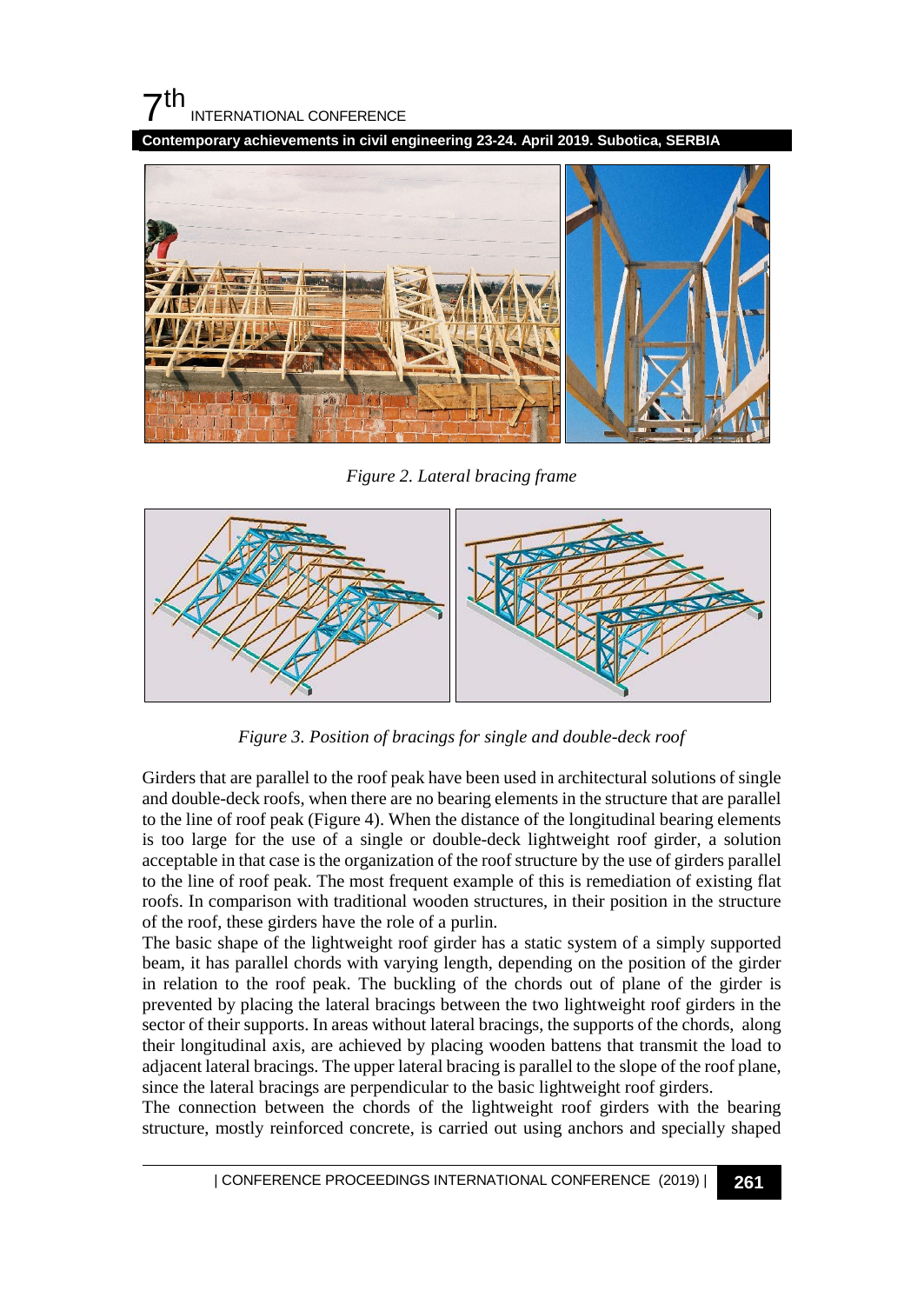# 7. МЕЂУНАРОДНА КОНФЕРЕНЦИЈА

#### **Савремена достигнућа у грађевинарству 23-24. април 2019. Суботица, СРБИЈА**

metal ties which have the function of stabilizing the connection, as well as accepting loads due to the uplifting effect of the wind. The roof cover, which is applied to the presented solutions, is a profiled trapezoidal sheet which lies on the upper chord of the lightweight roof girder. The connection is carried out using the standard coupling for profiled sheet with wooden construction. The derived connection has the ability to accept force due to the lateral buckling of the pressed upper chord of the lightweight roof girder. The buckling forces were taken over by the profiled sheet, which, in addition to the gravitational load, is further loaded on tension. Since the trapezoidal sheet does not lean with whole its surface on the upper chord of the lightweight roof girder, it is possible to specially shape the upper chord of the lightweight roof girder at the stage of their manufacture or to subsequently add the wooden elements on the upper surface of the upper chord of the lightweight roof girder to ensure an adequate laning of profiled sheet on the upper chord of the lightweight roof girder.



*Figure 4. Girders parallel with the line of the roof peak*

The girders where the supports are at the same or at different heights are usually the static system of simply supported beam. In Figure 5 - left, girders with supports at the same height and with static system of simply supported beam has been shown. The construction was made for the needs of the entertainment event and it was dismantled five days after the installation. In Figure 5 - right, the girders where the slope of roof was conditioned by the choice of the type of roof covering were presented. In both cases, the upper and lower chord are parallel.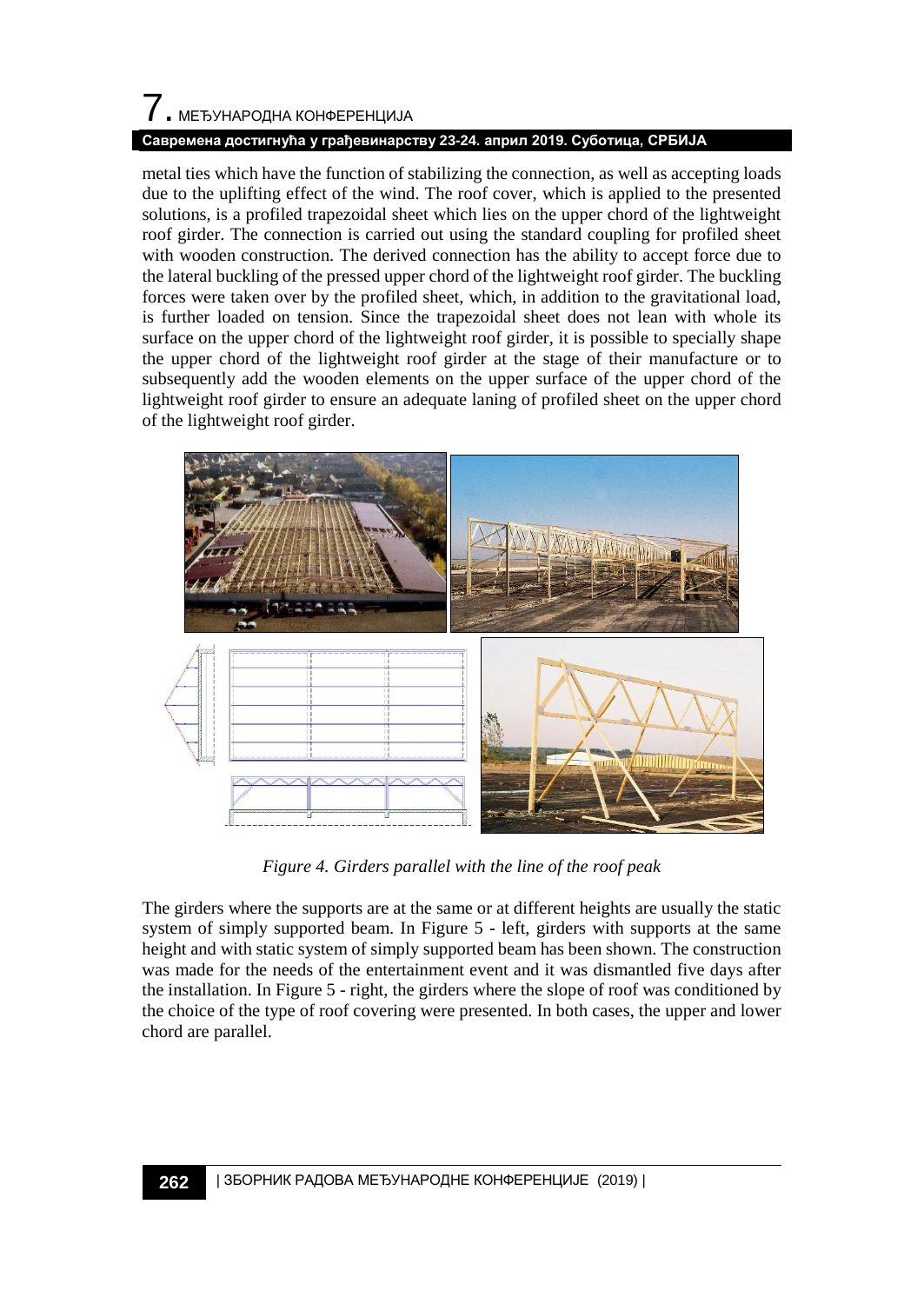**Contemporary achievements in civil engineering 23-24. April 2019. Subotica, SERBIA**



*Figure 5. Girders with the supports on the same (left) and at different heights (right)*

### **3. CONCLUSIONS**

A lot of variants with the application of lightweight roof girders with parallel chords have been presented, but a special place in the realization of wooden structures in the System of lightweight roof girders belongs to the lateral bracings frames. Practically, there is no wooden truss structure without bracings as constituent elements of the structure, in order to ensure its spatial stability. The installation of these girders is simple and it is performed using nails, by which the elements of lateral bracings are connected to chords of the lightweight roof girders, ie for the web members, in the case of preventing the buckling of the pressed web memebrs of the lightweight roof girders.

Girders that are parallel to the line of roof peak are economically very rational, since the wood consumption per unit roof surface is approximately twice as low as compared to some other forms of lightweight roof girders that are perpendicular on the line of roof peak and are generally set at a distance of between 80 and 90 cm. The use of these girders eliminates the need for secondary construction (for roof covering), if the cover is a profiled trapezoidal sheet. The distance of these girders is often greater than 200 cm, and is dictated by the height of the ribs of the profiled trapezoidal sheet which is used to cover the roof. Girders where the supports are at the same height can find their application at floor constructions, while the girders where the supports at different heights are used in sloping roofs, when the higher hight of the ceiling is required in sector of the the highest point of

the roof, and therefore the lower chord of the girder follows the slope of the roof level. Regardless of which group of girders it is about, the common characteristic of all girders with parallel chords is the unification of the web members, as well as the geometric typeization of the joint that form the girder, in order to ensure the efficiency and costeffectiveness of the realization of the system [4]. By designing web members in the form